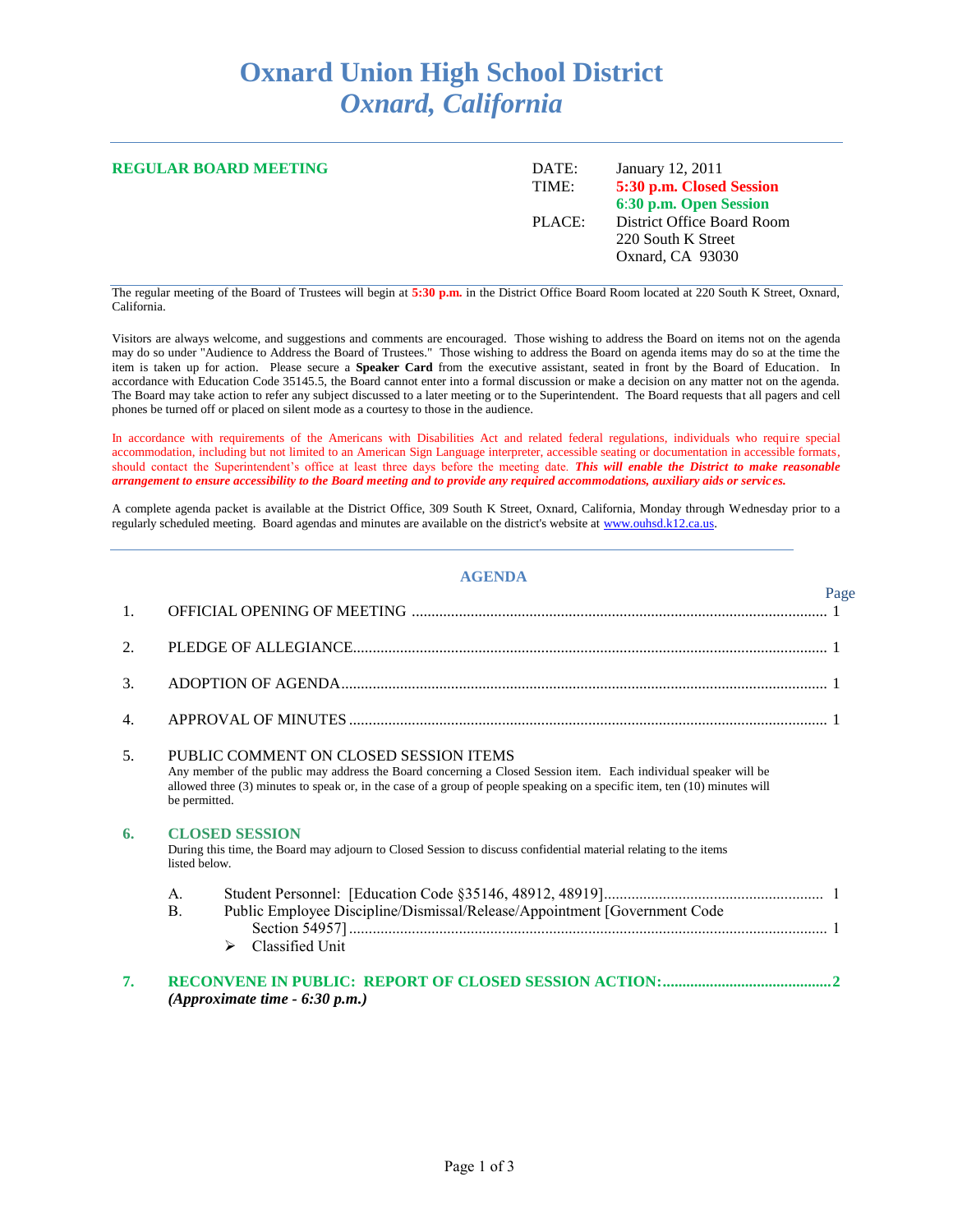Board Meeting Agenda

|     | <b>January 12, 2011</b> |                                                                                                                                                                                                                                                                                                                                                                                                                                                                                                                                                                                                                                                                                                                                  |      |
|-----|-------------------------|----------------------------------------------------------------------------------------------------------------------------------------------------------------------------------------------------------------------------------------------------------------------------------------------------------------------------------------------------------------------------------------------------------------------------------------------------------------------------------------------------------------------------------------------------------------------------------------------------------------------------------------------------------------------------------------------------------------------------------|------|
|     |                         |                                                                                                                                                                                                                                                                                                                                                                                                                                                                                                                                                                                                                                                                                                                                  | Page |
| 8.  |                         |                                                                                                                                                                                                                                                                                                                                                                                                                                                                                                                                                                                                                                                                                                                                  |      |
|     |                         | Those persons wishing to address the Board may do so at this time by completing a Speaker Card. All comments are to be<br>directed to the Board President. If you are talking for yourself, you have three (3) minutes to complete your comments. If<br>you are a speaking for a group, you have ten (10) minutes to complete your comments and no other member of the group<br>you represent can speak for the group. To speak to the Board President, each speaker must secure a Speaker Card from the<br>executive assistant, seated in front by the Board of Education. Please refer to the complete text of Oxnard Union High<br>School District Board Policy 910: Procedures for Communicating with the Board of Trustees. |      |
| 9.  |                         |                                                                                                                                                                                                                                                                                                                                                                                                                                                                                                                                                                                                                                                                                                                                  |      |
|     | A.                      | Board Update: Hueneme High School Student Concerns Regarding Herff Jones/Jostens                                                                                                                                                                                                                                                                                                                                                                                                                                                                                                                                                                                                                                                 |      |
|     | <b>B.</b>               | Board Update: Recently Approved Technology Grants for OUHSD                                                                                                                                                                                                                                                                                                                                                                                                                                                                                                                                                                                                                                                                      |      |
|     | C.                      | Board Recommendation: Consideration of Approval of Additional Names for Bond<br><b>Oversight Committee</b>                                                                                                                                                                                                                                                                                                                                                                                                                                                                                                                                                                                                                       |      |
|     | D.                      | Regular Report: Kristina Cervi, Student Representative to the Board                                                                                                                                                                                                                                                                                                                                                                                                                                                                                                                                                                                                                                                              |      |
| 10. |                         | <b>CONSENT CALENDAR</b>                                                                                                                                                                                                                                                                                                                                                                                                                                                                                                                                                                                                                                                                                                          |      |
|     | А.                      | Consideration to Terminate Agreement between Atkinson Andelson Loya Rudd & Romo                                                                                                                                                                                                                                                                                                                                                                                                                                                                                                                                                                                                                                                  |      |
|     |                         |                                                                                                                                                                                                                                                                                                                                                                                                                                                                                                                                                                                                                                                                                                                                  |      |
|     | <b>B.</b><br>C.         |                                                                                                                                                                                                                                                                                                                                                                                                                                                                                                                                                                                                                                                                                                                                  |      |
|     | D.                      | Consideration of Approval of Quarterly Report of Administrative Regulation 1312(a) -                                                                                                                                                                                                                                                                                                                                                                                                                                                                                                                                                                                                                                             |      |
|     |                         |                                                                                                                                                                                                                                                                                                                                                                                                                                                                                                                                                                                                                                                                                                                                  |      |
|     | Ε.                      | Consideration of Approval of Student Expulsion by Voluntary Agreement of the School<br>Principal, the Student, and the Students' Parent/Guardian, as per Board Policy 5144,                                                                                                                                                                                                                                                                                                                                                                                                                                                                                                                                                      |      |
|     | F.                      | Consideration of Approval of Student Expulsion by Recommendation of the                                                                                                                                                                                                                                                                                                                                                                                                                                                                                                                                                                                                                                                          |      |
|     | G.                      | Consideration of Approval of Change of Rate of Mileage Reimbursement to Equal IRS                                                                                                                                                                                                                                                                                                                                                                                                                                                                                                                                                                                                                                                |      |
|     | H.                      | Consideration for Approval of Change Order #1 Submitted for Refrigerator/Freezer                                                                                                                                                                                                                                                                                                                                                                                                                                                                                                                                                                                                                                                 |      |
|     | Ι.                      | Consideration of Approval of the Proposal from SBS Corporation for the CTE Auto                                                                                                                                                                                                                                                                                                                                                                                                                                                                                                                                                                                                                                                  |      |
|     | J.                      | Consideration of Approval of Contract Transfer for District-Wide Trash Services 4                                                                                                                                                                                                                                                                                                                                                                                                                                                                                                                                                                                                                                                |      |
|     | K.                      | Consideration of Approval of Purchase Orders and Direct Pays, December 9, 2010 -                                                                                                                                                                                                                                                                                                                                                                                                                                                                                                                                                                                                                                                 |      |
|     | L.                      | Consideration of Approval to Dispose of Surplus Property, December 9, 2010 - January                                                                                                                                                                                                                                                                                                                                                                                                                                                                                                                                                                                                                                             |      |
|     | M.                      |                                                                                                                                                                                                                                                                                                                                                                                                                                                                                                                                                                                                                                                                                                                                  |      |
| 11. |                         | <b>ACTION ITEMS</b>                                                                                                                                                                                                                                                                                                                                                                                                                                                                                                                                                                                                                                                                                                              |      |
|     | A.                      |                                                                                                                                                                                                                                                                                                                                                                                                                                                                                                                                                                                                                                                                                                                                  |      |
|     |                         | <b>Business and Finance Academy</b>                                                                                                                                                                                                                                                                                                                                                                                                                                                                                                                                                                                                                                                                                              |      |
|     |                         | Introduction to Business and Finance<br>1.1                                                                                                                                                                                                                                                                                                                                                                                                                                                                                                                                                                                                                                                                                      |      |
|     |                         | 1.2<br><b>Business and Finance I</b>                                                                                                                                                                                                                                                                                                                                                                                                                                                                                                                                                                                                                                                                                             |      |
|     |                         | 1.3<br>Business and Finance II: Virtual Enterprise                                                                                                                                                                                                                                                                                                                                                                                                                                                                                                                                                                                                                                                                               |      |
|     |                         | <b>Engineering Pathway Academy</b><br>2.                                                                                                                                                                                                                                                                                                                                                                                                                                                                                                                                                                                                                                                                                         |      |

- Introduction to Engineering Design
- 3. Mariachi Ensemble A/B